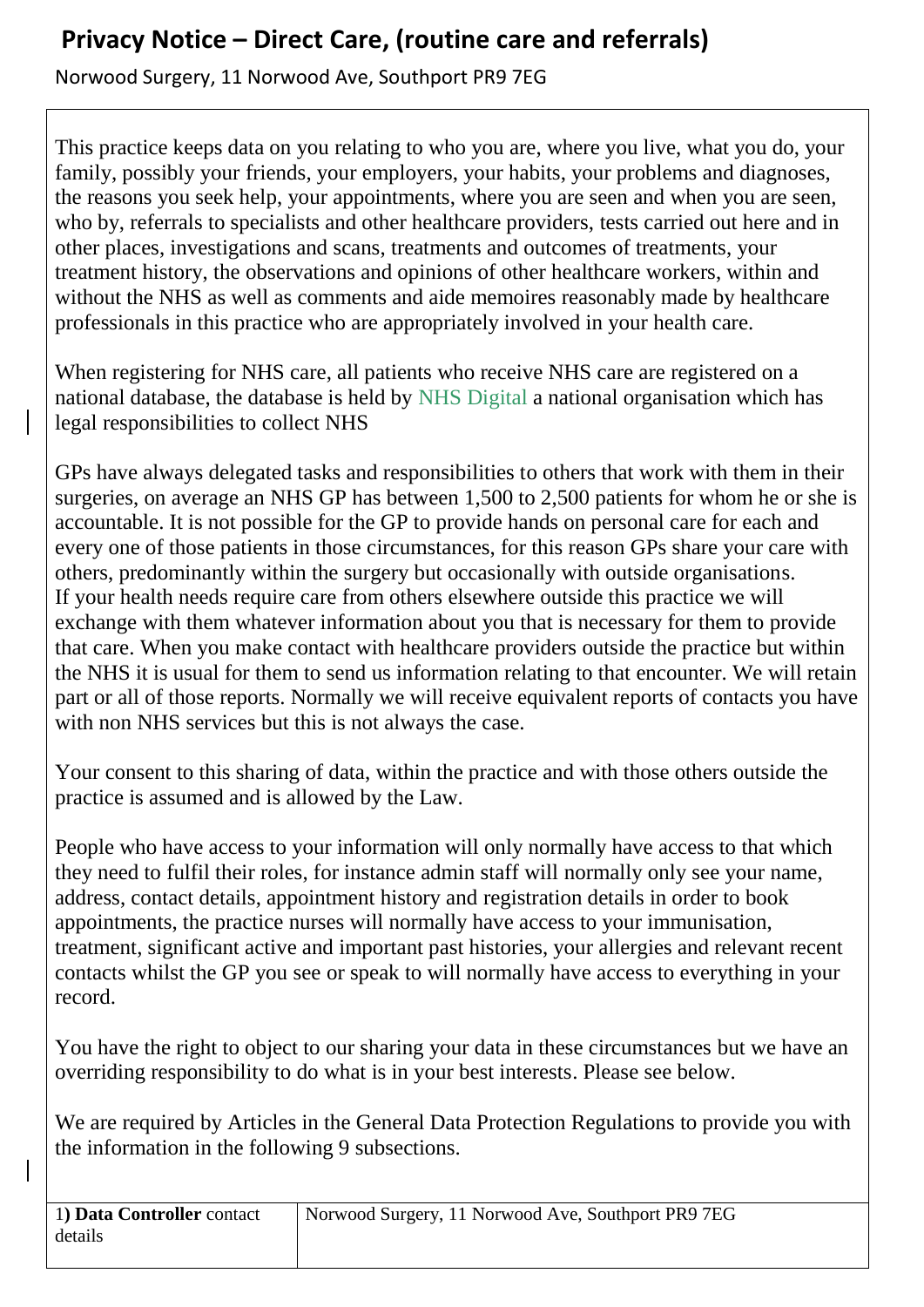## **Privacy Notice – Direct Care, (routine care and referrals)**

| 2) Data Protection Officer                                           | Dr Simon Tobin, GP Partner                                                                                                                                                                                                                                                                                                                                                                                                                                                                                                                                                                                         |
|----------------------------------------------------------------------|--------------------------------------------------------------------------------------------------------------------------------------------------------------------------------------------------------------------------------------------------------------------------------------------------------------------------------------------------------------------------------------------------------------------------------------------------------------------------------------------------------------------------------------------------------------------------------------------------------------------|
| contact details                                                      | simon.tobin1@nhs.net                                                                                                                                                                                                                                                                                                                                                                                                                                                                                                                                                                                               |
|                                                                      |                                                                                                                                                                                                                                                                                                                                                                                                                                                                                                                                                                                                                    |
| 3) <b>Purpose</b> of the processing                                  | Direct Care is care delivered to the individual alone, most of which is<br>provided in the surgery. After a patient agrees to a referral for direct care<br>elsewhere, such as a referral to a specialist in a hospital, necessary and<br>relevant information about the patient, their circumstances and their<br>problem will need to be shared with the other healthcare workers, such as<br>specialist, therapists, technicians etc. The information that is shared is to<br>enable the other healthcare workers to provide the most appropriate<br>advice, investigations, treatments, therapies and or care. |
| 4) Lawful basis for<br>processing                                    | The processing of personal data in the delivery of direct care and for<br>providers' administrative purposes in this surgery and in support of direct<br>care elsewhere is supported under the following Article 6 and 9<br>conditions of the GDPR:                                                                                                                                                                                                                                                                                                                                                                |
|                                                                      | Article $6(1)(e)$ ' necessary for the performance of a task carried<br>out in the public interest or in the exercise of official authority'.                                                                                                                                                                                                                                                                                                                                                                                                                                                                       |
|                                                                      | Article $9(2)(h)$ 'necessary for the purposes of preventative or<br>occupational medicine for the assessment of the working capacity<br>of the employee, medical diagnosis, the provision of health or<br>social care or treatment or the management of health or social<br>care systems and services"                                                                                                                                                                                                                                                                                                             |
|                                                                      | We will also recognise your rights established under UK case law<br>collectively known as the "Common Law Duty of Confidentiality"*                                                                                                                                                                                                                                                                                                                                                                                                                                                                                |
| 5) Recipient or categories of<br>recipients of the processed<br>data | The data will be shared with Health and care professionals and support<br>staff in this surgery and at hospitals, diagnostic and treatment centres who<br>contribute to your personal care. [if possible list actual named sites such<br>as local hospital $(x)$ name]                                                                                                                                                                                                                                                                                                                                             |
| 6) Rights to object                                                  | You have the right to object to some or all the information being<br>processed under Article 21. Please contact the Data Controller or the<br>practice. You should be aware that this is a right to raise an objection, that<br>is not the same as having an absolute right to have your wishes granted in<br>every circumstance                                                                                                                                                                                                                                                                                   |
| 7) Right to access and<br>correct                                    | You have the right to access the data that is being shared and have any<br>inaccuracies corrected. There is no right to have accurate medical records<br>deleted except when ordered by a court of Law.                                                                                                                                                                                                                                                                                                                                                                                                            |
| 8) Retention period                                                  | The data will be retained in line with the law and national guidance.<br>https://digital.nhs.uk/article/1202/Records-Management-Code-of-Practice-for-<br>Health-and-Social-Care-2016<br>or speak to the practice.                                                                                                                                                                                                                                                                                                                                                                                                  |
| 9) Right to Complain.                                                | You have the right to complain to the Information Commissioner's<br>Office, you can use this link https://ico.org.uk/global/contact-us/                                                                                                                                                                                                                                                                                                                                                                                                                                                                            |
|                                                                      | or calling their helpline Tel: 0303 123 1113 (local rate) or 01625 545 745<br>(national rate)                                                                                                                                                                                                                                                                                                                                                                                                                                                                                                                      |
|                                                                      | There are National Offices for Scotland, Northern Ireland and Wales, (see<br>ICO website)                                                                                                                                                                                                                                                                                                                                                                                                                                                                                                                          |